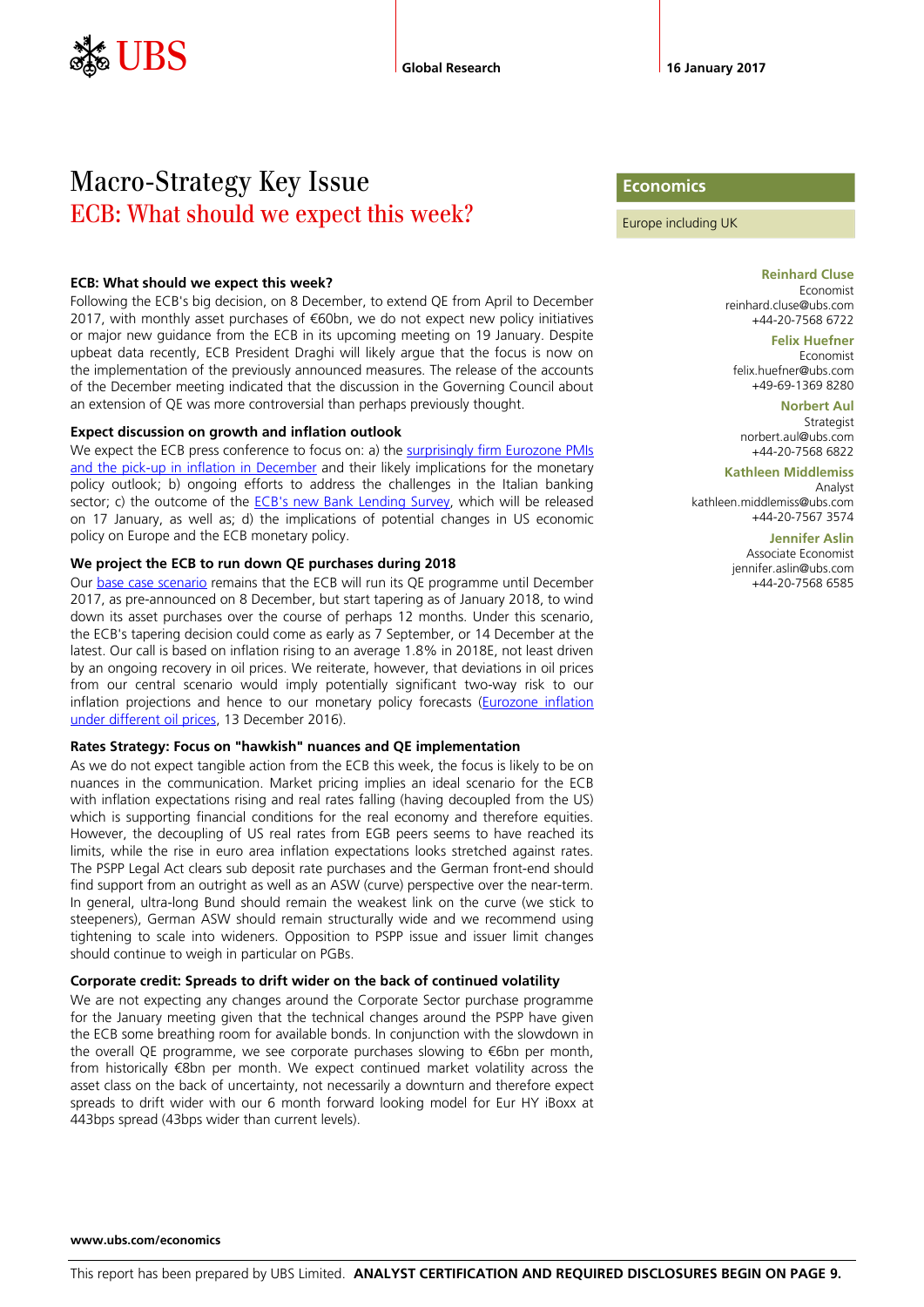# **Good data to make ECB discussions more lively**

On the economic front, the most meaningful development since the last ECB meeting on 8 December was the rise in Eurozone PMIs to a 67 month high in December and the jump in headline inflation to 1.1% y/y from 0.6% in November. However, [as we argued last week,](https://neo.ubs.com/shared/d1ZKQjG3dEvH1) we do not think this has immediate implications for ECB monetary policy, given that the Bank laid out the road map for monetary policy in 2017 only a few weeks ago. Having said that, the latest data will make the discussion on the ECB Governing Council more lively and strengthen the arguments of the hawks (with the particular strength of the German inflation data playing into the hands of Bundesbank President Weidmann).

The [accounts of the December ECB meeting](https://www.ecb.europa.eu/press/accounts/2017/html/mg170112.en.html) note that the discussions in the Governing Council had focussed on two options for extending QE beyond March 2017: (1) continue purchases at the €80bn pace for an additional six months; or (2) an extension by nine months at €60bn (the decision eventually taken). While there was "broad agreement that an extension of asset purchases beyond March 2017 was warranted", the accounts indicate that the discussion in the Council was more controversial than perhaps previously thought. Specifically, it is stated that "arguments were put forward in support of a shorter purchase horizon, namely six months, at a rescaled pace of purchases of €60 billion". Also, "a few members could not support either of the two options that had been proposed, while welcoming the scaling-down of purchases and other elements of the proposals, in view of their well-known general scepticism regarding the APP and public debt purchases in particular." Overall, it seems unlikely to us that the hawks will soften their stance if growth and inflation continue as expected during the year, raising the bar for a further extension of QE, rather than tapering, after December 2017.

## **Noteworthy remarks by Benoît Cœuré**

In terms of public remarks by ECB policy makers, a newspaper interview with ECB [Executive Board member Benoît Cœuré](https://www.ecb.europa.eu/press/inter/date/2016/html/sp161231.en.html) (published on 31 December) was most noteworthy:

- Mr Cœuré acknowledged that "a discussion will be needed about normalisation of monetary policy but it needs to be initiated carefully".
- He indicated (surprisingly explicitly) that amid signs of rising headline inflation the ECB is "still waiting for signs that core inflation is on the rise & will clearly exceed 1%".
- He acknowledged the risk of rising bond yields, above all for governments ("...all actors must prepare themselves for the time when extremely favourable interest rate conditions gradually come to an end. In particular, governments should be aware that their budgets are subject to interest rate risks")
- However, regarding the risk of European bond yields being pushed up by higher US Treasury yields, he reportedly said "We can't accept that long-term euro area interest rates would be entirely driven by US interest rates. We need a certain amount of decoupling, as the recovery in the euro area is not yet as robust as in the United States. Our asset purchase program helps ensure this".
- Last but not least, referring to the technical parameters of the QE programme, Mr Cœuré said that, compared with the maturity restrictions and yield floors of asset purchases, which were softened in December, the current issue and issuer

**Rising Eurozone PMIs and a pickup in inflation**

**A controversial discussion at last December meeting**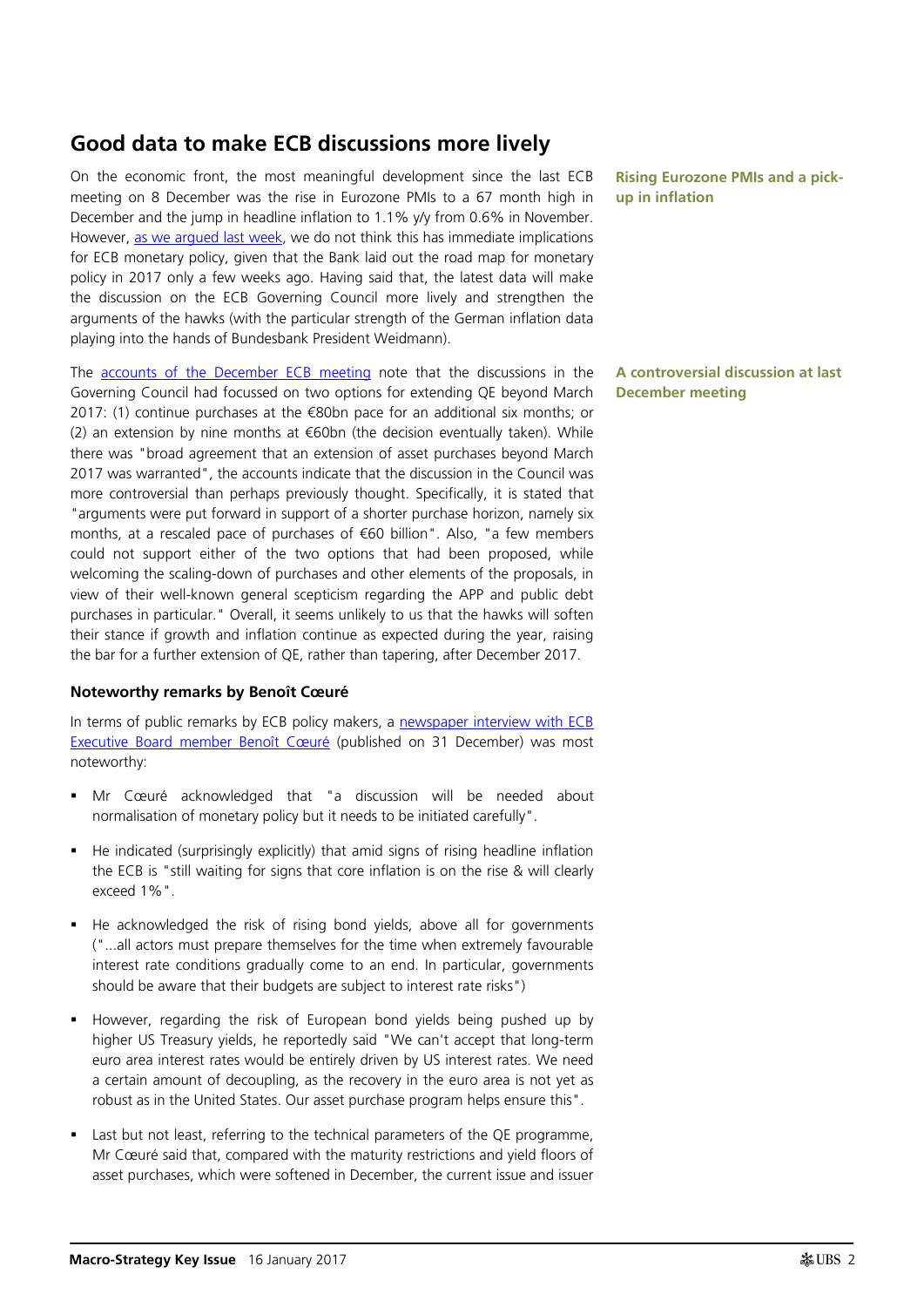limits "are more binding and important". He is reported to have concluded that the Governing Council would be "very reluctant" to change issue/issuer limits.

## **Rates Strategy: Focus on any "hawkish" nuances in the ECB's communication and QE implementation**

As mentioned, after the changes the ECB made to the APP at its [last meeting](https://neo.ubs.com/shared/d1MczrZqSlLlEv) alongside the dovish forward guidance, tangible action from the ECB is considered unlikely at the 19 January meeting. Thus, the key focus will most likely be on nuances of the ECB's communication, but we do not expect the ECB's official stance to change meaningfully at the next meeting.

Supported by the ECB's dovish forward guidance, the market pricing, in particular since last December, implies an ideal scenario for the ECB. Market based inflation expectations are on the rise to a large degree driven by lower real rates [\(Figure 1\)](#page-2-0) which is supporting financial conditions for the real economy and therefore equities. Thus, monetary policy has so far been successful in preventing euro area real rates from rising alongside the US. [Figure 2](#page-2-1) shows that aggregate EGB real yields had already started to fall since mid-November while US real rates were still on the rise until mid-December. This is clearly in line with Mr. Cœuré's thoughts, which we highlight above.

**Tangible action from the ECB is unlikely with the focus on nuances in the communication**

**Market pricing implies an ideal scenario for the ECB**

#### <span id="page-2-0"></span>**Figure 1: Euro area inflation expectations diverging from (real) rates**



<span id="page-2-1"></span>**Figure 2: Euro area real yields broadly decoupled from the US**



Using HICPxt inflation swaps (ILS) as a proxy for EGBs breakevens and a GDP weighting for euro area aggregate sovereign real yields

However, we outline in our latest **Global Rates Landscape** that the decoupling of US real rates from EGB peers seems to have reached its limits, while the rise in euro area inflation expectations look stretched against nominal rates.

## **Euro area inflation expectations look stretched against rates and…**

Within the euro area we approach the divergence of inflation expectations and nominal/real rates [\(Figure 1\)](#page-2-0) from both ends and recommend [regression-weighted](https://neo.ubs.com/shared/d14yqAHaqGpsOO)  [10y Bund breakeven \(EUR ILS\) tighteners.](https://neo.ubs.com/shared/d14yqAHaqGpsOO) i.e. being short inflation versus selling (paying) 10y Bunds (EUR IRS) in a risk weighting of 35% (44%), in bond terms this implies selling DBRei Apr26 vs. 65% DBR Feb26.

**We recommend regressionweighted 10y Bund breakeven (EUR ILS) tighteners**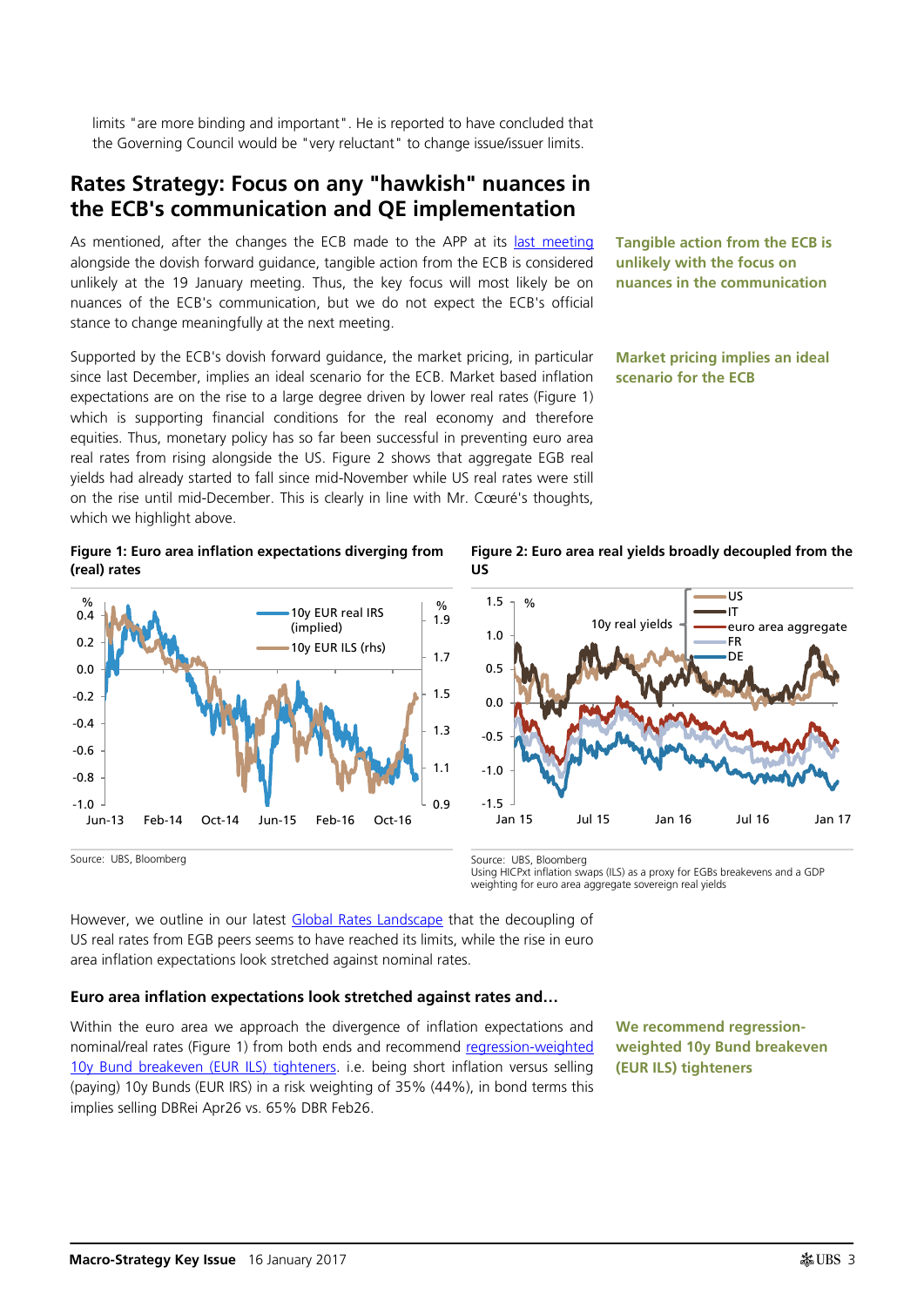#### **… euro area real rates too low vs the US**

On cross-market, euro area inflation expectations already look quite rich against US peers. However, with US growth overpriced in our view, we prefer to focus on real rate compression trades in USTs vs. Bunds (long 10y US TIPS vs Bundei). US vs German real rate spread tightening can work from both legs. If the reflation dynamics abate TIPS should outperform in the spread, while sustained global reflation should also push (currently very low) Bund real yields and implied EUR IRS real rates higher. In the latter case the risk is that the hawkish wing of the ECB's Governing Council gains traction in favour of tapering ECB QE sooner rather than later. The strong data (see above) provides additional ammunition for the GC's hawks, while the Dec-16 meeting accounts already showed no unanimity on the ECB's policy decision. Nonetheless, amidst the ECB's favoured "steady-hand" approach that keeps financial conditions easy and supports the recovery, we think it is unlikely that the official monetary policy stance will change meaningfully anytime soon.

#### **QE implementation important for the Bund (ASW) curve**

The QE design changes from last December (allowing purchases in the new 1y-31y maturity band and below the depo rate) had a pivoting impact on the curve. The German front-end received a firm bid additionally supported by the collateral squeeze into year-end. Ultra-long Bunds remained the weakest link on the curve which we outlined already in our [2017 Market Outlook](https://neo.ubs.com/shared/d1gbGh3jlb8vg) and we stick to our 5s30s Bund curve steepening recommendation.

Since the start of the year 2y Schatz yields rose some 9bp implying that Bundesbank's PSPP bid had not ventured to the very front-end yet. However, last Thursday's [Legal Act for the PSPP](http://www.ecb.europa.eu/ecb/legal/pdf/en_ecb_2017_1_f_signed.pdf) provided the legal basis for technical PSPP parameter changes providing a green light for the Bundesbank to move purchases below the deposit rate. The Schatz should find support by on aggregate shorter PSPP purchases (or expectations thereof), but we doubt that Bundesbank purchases will be very drastically skewed to the front-end of the German curve.

In swaps spread, the extreme steepness of 2y-5y German Eonia ASW box (ahead of the [Dec-16 ECB meeting\)](https://neo.ubs.com/shared/d1pbvdkAwH2BR) corrected [\(Figure 3\)](#page-4-0) and our respective recommendation reached its [target.](https://neo.ubs.com/shared/d1U8JKOnMT) After the PSPP legal act, renewed market expectations of a very pronounced front-end skew of Bundesbank purchases could re-steepen the 2y-5y ASW curve and put widening pressure on Schatz swap spreads. However, we prefer to wait for more clarity from the ECB's PSPP reporting before re-engaging in swap spread curve positions. In general, we think that the German swaps spreads are bound to stay structurally wide given that the QE induced supply-demand imbalance in Bunds prevails. We think further tightening should be used to enter swap spread wideners.

## **Opposition to issuer/issue limit changes structurally weighs on PGBs**

As several ECB speakers outlined over the past few weeks it was also highlighted in the latest ECB accounts that "legal implications, communication challenges and reputational risks" made an increase in issue and issuer limits unsuitable options for QE design changes. This is negative mainly for Portuguese (and to a lesser extent Irish paper), as these limits impair QE purchases below the share implied by [the ECB's capital key.](https://neo.ubs.com/shared/d1S2zm6zSnE1) Purchases of Portuguese debt have been below the monthly target for eight consecutive months and as of end-2016 15ppt below the amount [implied by the capital key](https://neo.ubs.com/shared/d1sJDMpkNZwd) since QE started. Consequently PGBs have been on the

**We like real rate compression trades in USTs vs. Bunds (long 10y US TIPS vs Bundei)**

**Ultra-long Bunds remain the weakest link on the curve, stick to steepeners**

**Legal Act clears sub deposit rate purchases. The Schatz should find support from an outright as well as…** 

**… ASW (curve) perspective**

**German ASW to remain structurally wide, use tightening to scale into wideners**

**Binding PSPP issue and issuer limits will continue to weigh on PGBs in particular**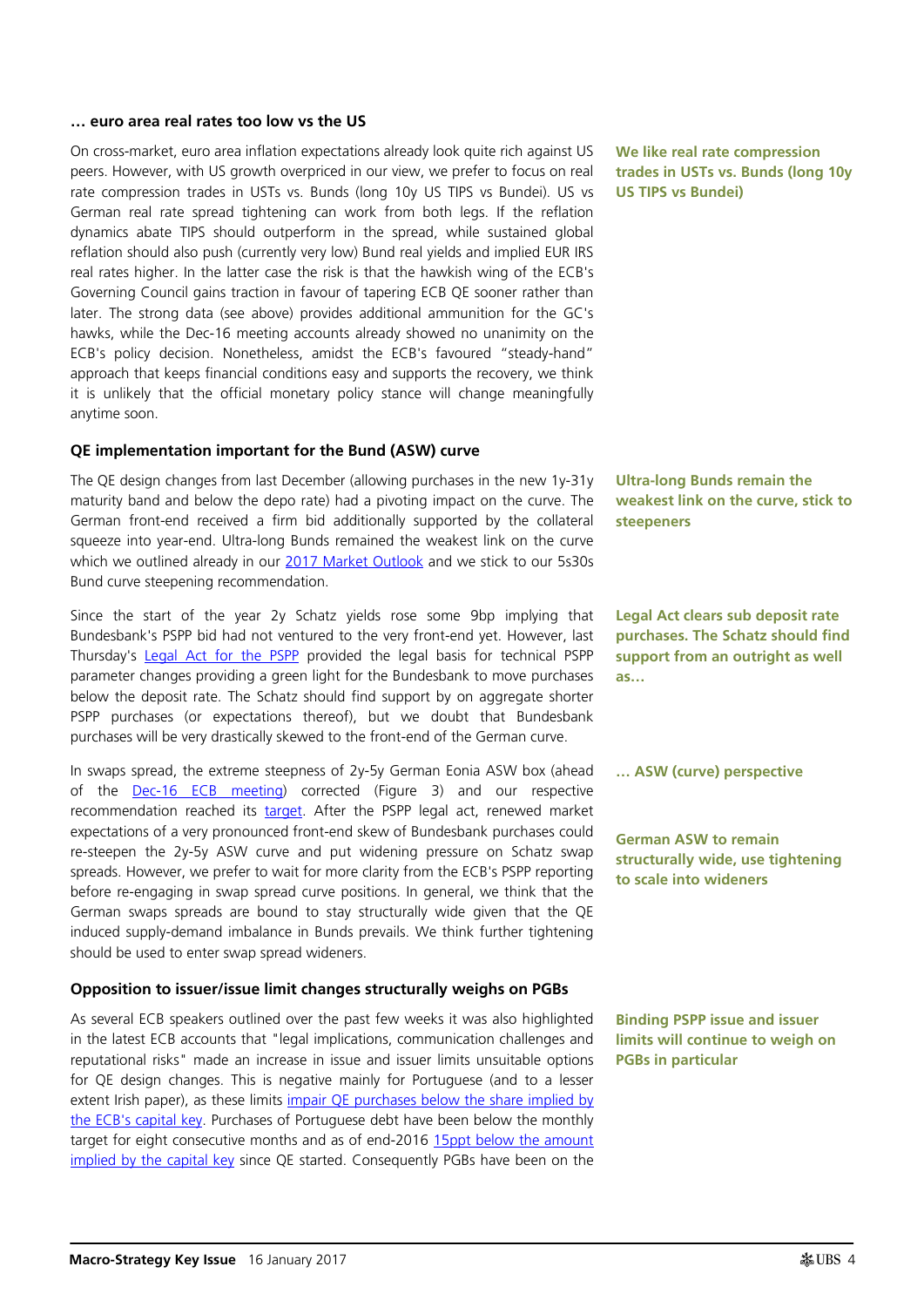back foot against peripheral peers which intensified after the ECB QE design changes were announced in last December [\(Figure 4\)](#page-4-1).



#### <span id="page-4-0"></span>Figure 3: 2y-5y ASW box correction **Figure 4: Limited QE support for PGBs**

## Source: UBS, Bloomberg, using generic futures swap spreads Source: UBS, Bloomberg

<span id="page-4-1"></span>

# **Corporate credit: Spreads to drift wider on the back of continued volatility**

We are not expecting any changes around the Corporate Sector purchase programme for the January meeting given the technical changes around the PSPP have given the ECB some breathing room for available bonds. In conjunction with the slowdown in the overall QE programme, we see corporate purchases slowing to €6bn per month, from historically €8bn per month. We expect continued market volatility across the asset class on the back of uncertainty, not necessarily a downturn and therefore expect spreads to drift wider with our 6 month forward looking model for Eur HY iBoxx at 443bps spread (43bps wider than current levels).



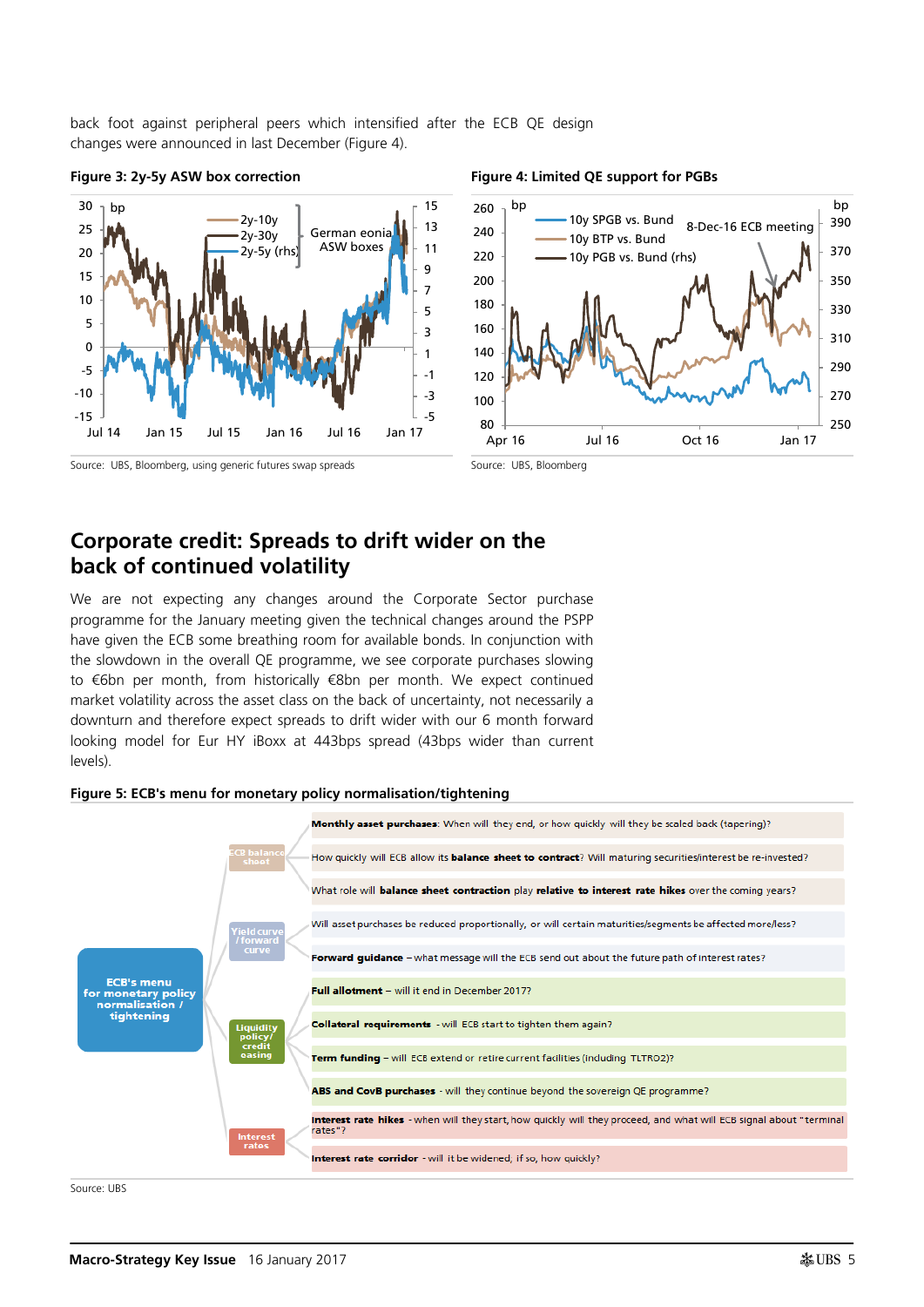

#### **Figure 6: ECB interest rates, EONIA and Euribor (%) Figure 7: ECB's Expanded Asset Purchase Programme**



sovereigns, agencies, supranationals. ABS PP: Asset Backed Securities Purchase Programme. CBPP3: Covered Bond Purchase Programme 3.

**Figure 8: ECB balance sheet Figure 9: Other central bank balance sheets, % of GDP**



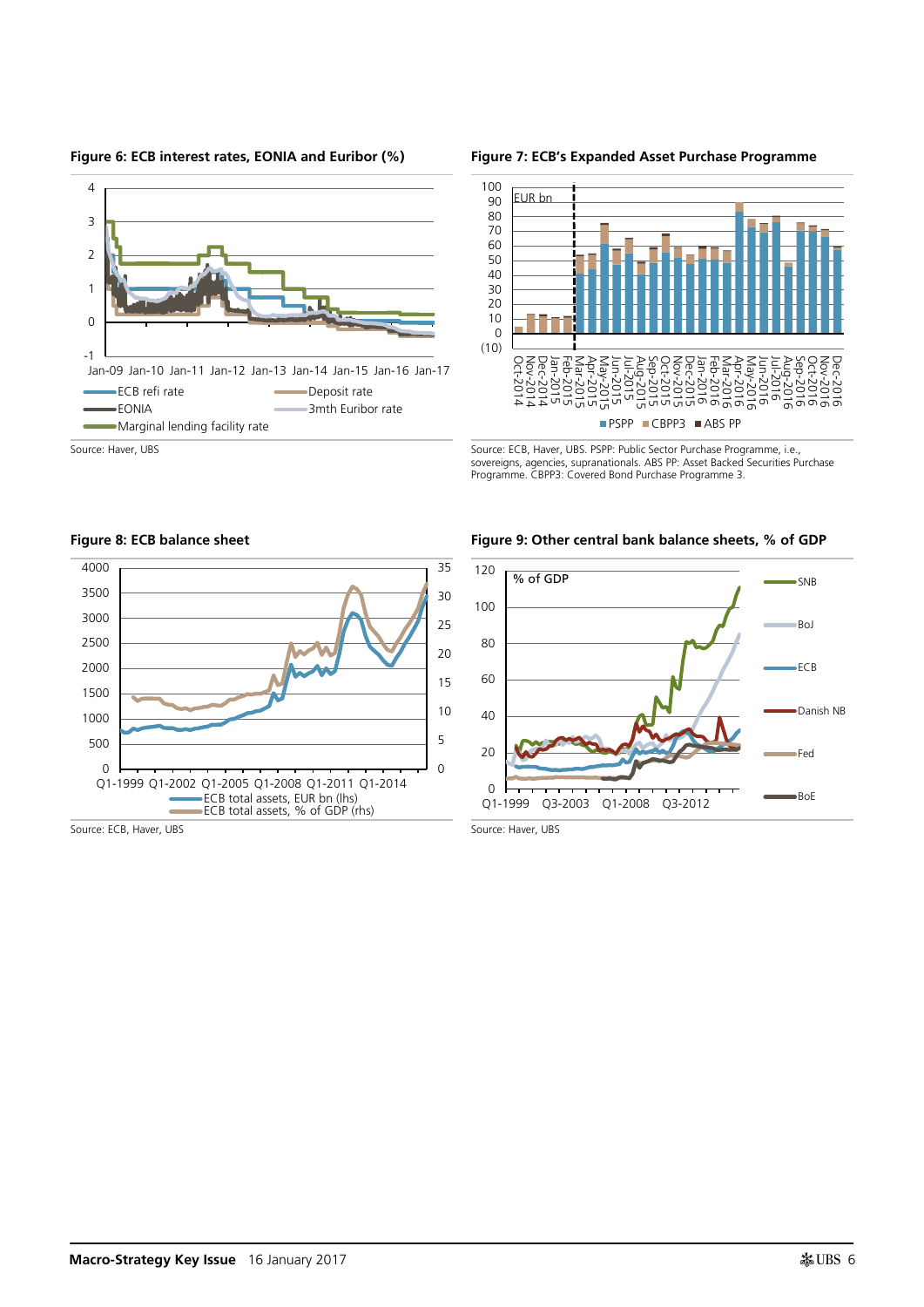

Source: Haver, UBS. \*Assumptions: 6-mth extension in QE beyond Mar-17, followed by tapering over the course of one year; i.e. QE to end in the fall of 2018.





Source: Haver, UBS Source: Haver, UBS





#### **Figure 10: ECB balance sheet forecasts\* Figure 11: ECB excess liquidity**



Source: Haver, UBS







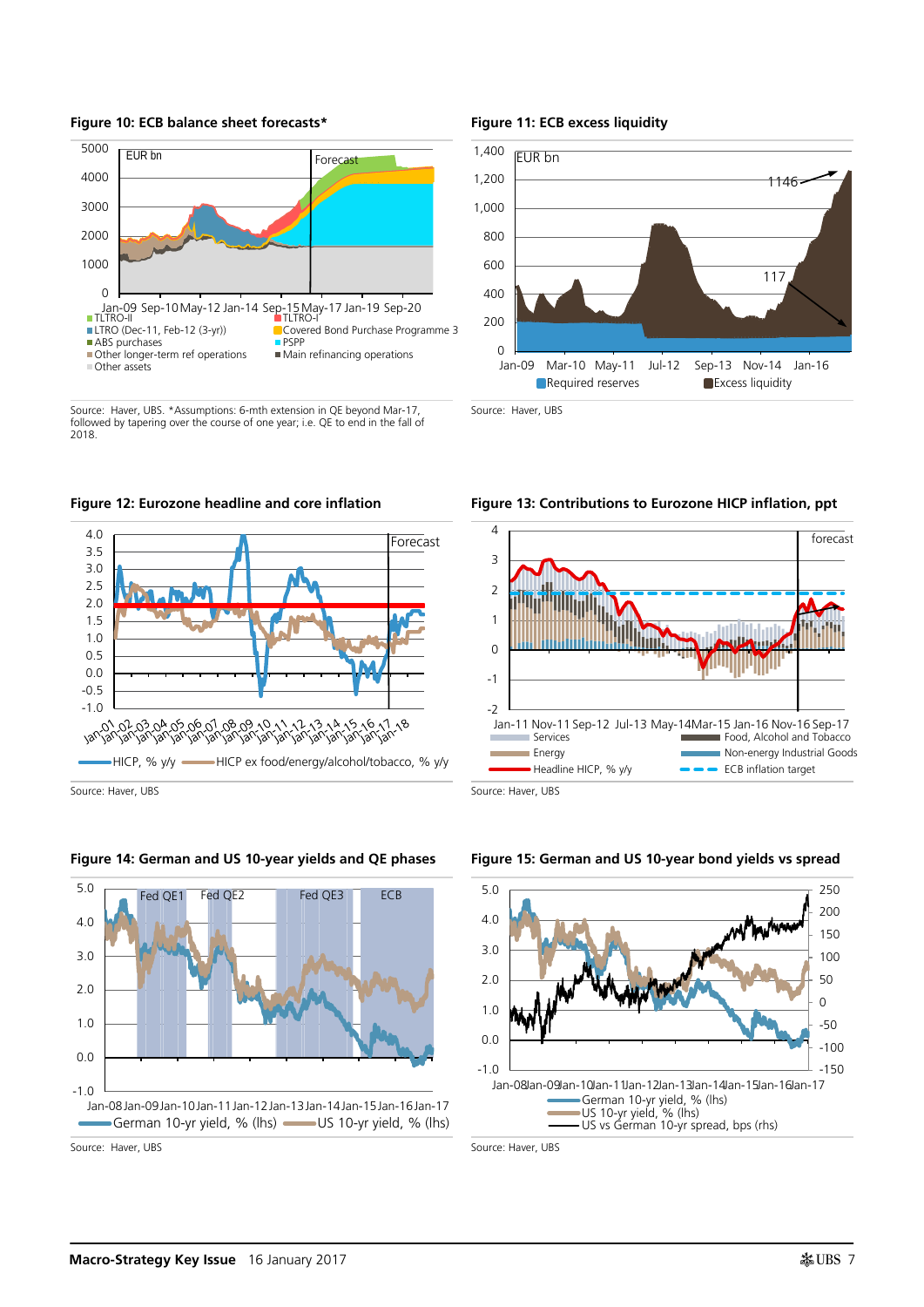## **Valuation Method and Risk Statement**

Risks include macroeconomic variables (such as GDP growth rates and inflation), economic slowdown, a weakening currency, global economic events, and government policy changes.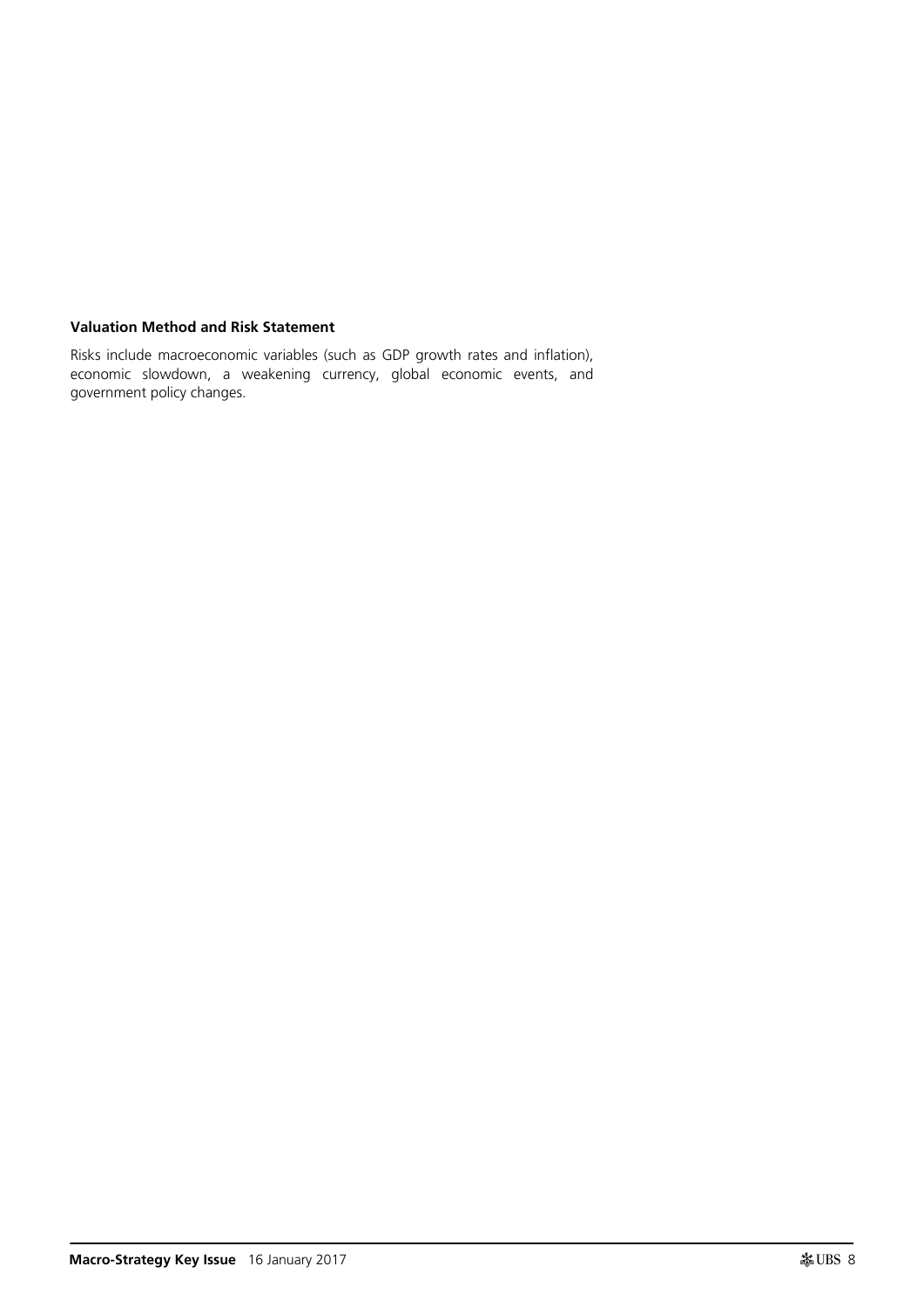## **Required Disclosures**

This report has been prepared by UBS Limited, an affiliate of UBS AG. UBS AG, its subsidiaries, branches and affiliates are referred to herein as UBS.

For information on the ways in which UBS manages conflicts and maintains independence of its research product; historical performance information; and certain additional disclosures concerning UBS research recommendations, please visit [www.ubs.com/disclosures.](http://www.ubs.com/disclosures) The figures contained in performance charts refer to the past; past performance is not a reliable indicator of future results. Additional information will be made available upon request. UBS Securities Co. Limited is licensed to conduct securities investment consultancy businesses by the China Securities Regulatory Commission. UBS acts or may act as principal in the debt securities (or in related derivatives) that may be the subject of this report. This recommendation was finalized on: 13 January 2017 04:25 PM GMT.

**Analyst Certification:** Each research analyst primarily responsible for the content of this research report, in whole or in part, certifies that with respect to each security or issuer that the analyst covered in this report: (1) all of the views expressed accurately reflect his or her personal views about those securities or issuers and were prepared in an independent manner, including with respect to UBS, and (2) no part of his or her compensation was, is, or will be, directly or indirectly, related to the specific recommendations or views expressed by that research analyst in the research report.

Unless otherwise indicated, please refer to the Valuation and Risk sections within the body of this report. For a complete set of disclosure statements associated with the companies discussed in this report, including information on valuation and risk, please contact UBS Securities LLC, 1285 Avenue of Americas, New York, NY 10019, USA, Attention: Investment Research.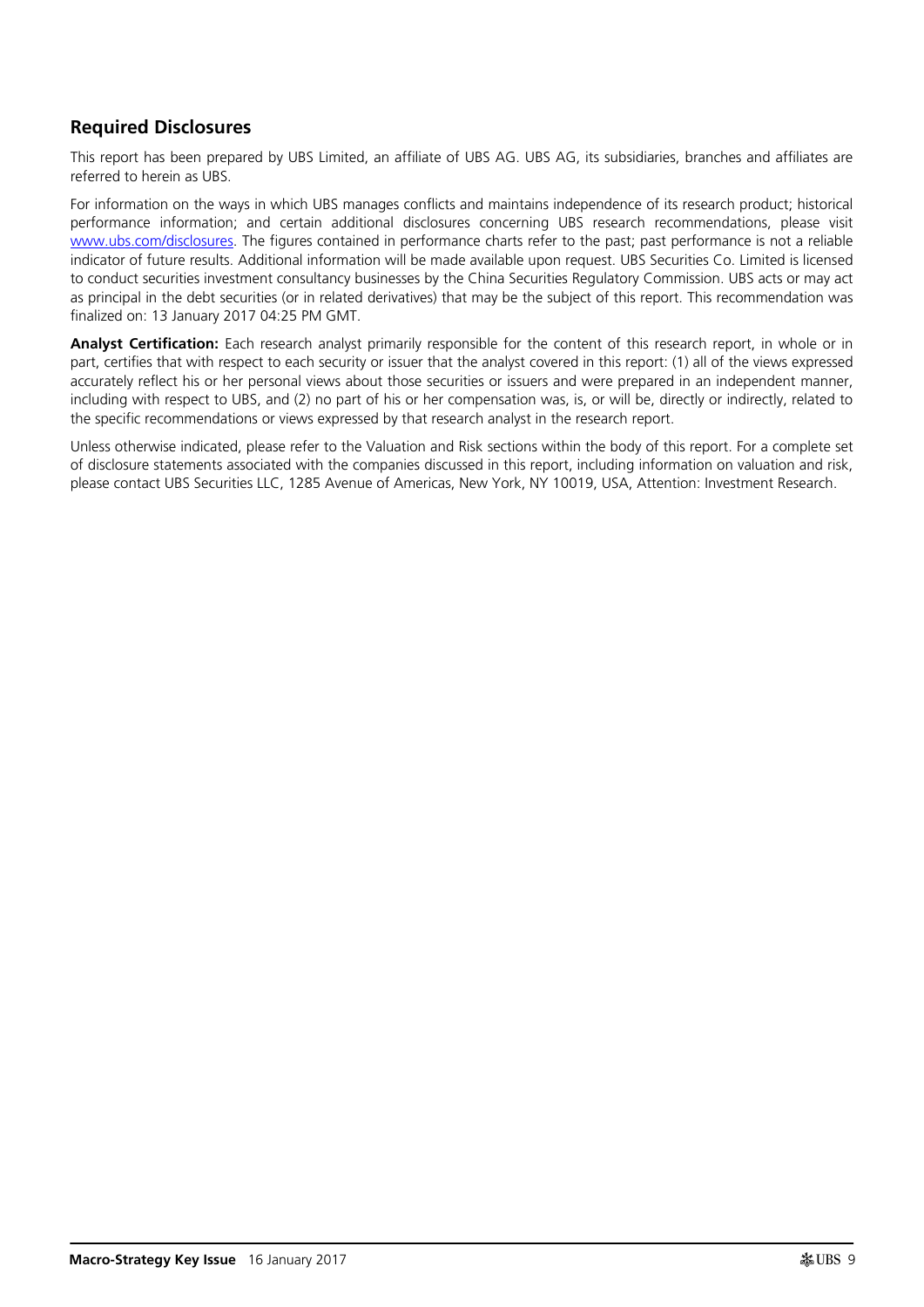## **Global Disclaimer**

This document has been prepared by UBS Limited, an affiliate of UBS AG. UBS AG, its subsidiaries, branches and affiliates are referred to herein as UBS.

Global Research is provided to our clients through UBS Neo and, in certain instances, UBS.com (each a "System"). It may also be made available through third party vendors and distributed by UBS and/or third parties via e-mail or alternative electronic means. The level and types of services provided by Global Research to a client may vary depending upon various factors such as a client's individual preferences as to the frequency and manner of receiving communications, a client's risk profile and investment focus and perspective (e.g., market wide, sector specific, long-term, short-term, etc.), the size and scope of the overall client relationship with UBS and legal and regulatory constraints.

All Global Research is available on UBS Neo. Please contact your UBS sales representative if you wish to discuss your access to UBS Neo.

When you receive Global Research through a System, your access and/or use of such Global Research is subject to this Global Research Disclaimer and to the terms of use governing the applicable System.

When you receive Global Research via a third party vendor, e-mail or other electronic means, your use shall be subject to this Global Research Disclaimer and to UBS's Terms of Use/Disclaimer (http://www.ubs.com/global/en/legalinfo2/disclaimer.html). By accessing and/or using Global Research in this manner, you are indicating that you have read and agree to be bound by our Terms of Use/Disclaimer. In addition, you consent to UBS processing your personal data and using cookies in accordance<br>with our Privacy Statement (http://www.ubs.com/global/en/leg management.html).

#### **If you receive Global Research, whether through a System or by any other means, you agree that you shall not copy, revise, amend, create a derivative work, transfer to any third party, or in any way commercially exploit any UBS research provided via Global Research or otherwise, and that you shall not extract data from any research or estimates provided to you via Global Research or otherwise, without the prior written consent of UBS.**

This document is for distribution only as may be permitted by law. It is not directed to, or intended for distribution to or use by, any person or entity who is a citizen or resident of or located in any locality, state, country or other jurisdiction where such distribution, publication, availability or use would be contrary to law or regulation or would subject UBS to any registration or licensing requirement within such jurisdiction. It is published solely for information purposes; it is not an advertisement nor is it<br>a solicitation or an offer to buy or sell any f implied, is provided in relation to the accuracy, completeness or reliability of the information contained in this document ("the Information"), except with respect to Information concerning UBS. The Information is not intended to be a complete statement or summary of the securities, markets or developments referred to in the document. UBS does not undertake to update or keep current the Information. Any opinions expressed in this document may change without notice and may differ or be contrary to opinions expressed by other business areas or groups of UBS. Any statements contained in this report attributed to a third party represent UBS's<br>interpretation of the data, information and/or opinions provid have not been reviewed by the third party.

Nothing in this document constitutes a representation that any investment strategy or recommendation is suitable or appropriate to an investor's individual circumstances or otherwise constitutes a personal recommendation. Investments involve risks, and investors should exercise prudence and their own judgement in making their investment decisions. The financial instruments described in the document may not be eligible for sale in all jurisdictions or to certain categories of investors. Options, derivative products and futures are not suitable for all investors, and trading in these instruments is considered risky. Mortgage and asset-backed<br>securities may involve a high degree of risk and may b exchange may adversely affect the value, price or income of any security or related instrument referred to in the document. For investment advice, trade execution or other enquiries, clients should contact their local sales representative.

The value of any investment or income may go down as well as up, and investors may not get back the full (or any) amount invested. Past performance is not necessarily a guide to future performance. Neither UBS nor any of its directors, employees or agents accepts any liability for any loss (including investment loss) or damage arising out of the use of all or any of the Information.

Any prices stated in this document are for information purposes only and do not represent valuations for individual securities or other financial instruments. There is no representation that any transaction can or could have been effected at those prices, and any prices do not necessarily reflect UBS's internal books and records or theoretical model-based valuations and may be based on certain assumptions. Different assumptions by UBS or any other source may yield substantially different results.

This document and the Information are produced by UBS as part of its research function and are provided to you solely for general background information. UBS has no regard to the specific investment objectives, financial situation or particular needs of any specific recipient. In no circumstances may this document or any of the Information be used for any of the following purposes:

(i) valuation or accounting purposes;

(ii) to determine the amounts due or payable, the price or the value of any financial instrument or financial contract; or

(iii) to measure the performance of any financial instrument.

By receiving this document and the Information you will be deemed to represent and warrant to UBS that you will not use this document or any of the Information for any of the above purposes or otherwise rely upon this document or any of the Information.

UBS has policies and procedures, which include, without limitation, independence policies and permanent information barriers, that are intended, and upon which UBS relies, to manage potential conflicts of interest and control the flow of information within divisions of UBS and among its subsidiaries, branches and affiliates. For further<br>information on the ways in which UBS manages co disclosures concerning UBS research recommendations, please visit www.ubs.com/disclosures.

Research will initiate, update and cease coverage solely at the discretion of UBS Investment Bank Research Management, which will also have sole discretion on the timing and frequency of any published research product. The analysis contained in this document is based on numerous assumptions. All material information in relation to published research reports, such as valuation methodology, risk statements, underlying assumptions (including sensitivity analysis of those assumptions), ratings history etc. as required by the Market Abuse Regulation, can be found on NEO. Different assumptions could result in materially different results.

The analyst(s) responsible for the preparation of this document may interact with trading desk personnel, sales personnel and other parties for the purpose of gathering. applying and interpreting market information. UBS relies on information barriers to control the flow of information contained in one or more areas within UBS into other areas, units, groups or affiliates of UBS. The compensation of the analyst who prepared this document is determined exclusively by research management and senior management (not including investment banking). Analyst compensation is not based on investment banking revenues; however, compensation may relate to the<br>revenues of UBS Investment Bank as a whole, of which investment banki

For financial instruments admitted to trading on an EU regulated market: UBS AG, its affiliates or subsidiaries (excluding UBS Securities LLC) acts as a market maker or<br>liquidity provider (in accordance with the interpreta provider is carried out in accordance with the definition given to it by the laws and regulations of any other EU jurisdictions, such information is separately disclosed in this document. For financial instruments admitted to trading on a non-EU regulated market: UBS may act as a market maker save that where this activity is carried out in the US in accordance with the definition given to it by the relevant laws and regulations, such activity will be specifically disclosed in this document. UBS may have issued a warrant the value of which is based on one or more of the financial instruments referred to in the document. UBS and its affiliates and employees may have long or<br>short positions, trade as principal and buy and sell in i expressed in this document.

**United Kingdom and the rest of Europe:** Except as otherwise specified herein, this material is distributed by UBS Limited to persons who are eligible counterparties or professional clients. UBS Limited is authorised by the Prudential Regulation Authority and regulated by the Financial Conduct Authority and the Prudential Regulation Authority. P**rance:** Prepared by UBS Limited and distributed by UBS Limited and UBS Securities France S.A. is and is an alabed by the ACPR<br>(Autorité de Contrôle Prudentiel et de Résolution) and the Autorité des Marchés Fin document, the document is also deemed to have been prepared by UBS Securities France S.A. **Germany:** Prepared by UBS Limited and distributed by UBS Limited and UBS Europe SE. UBS Europe SE is regulated by the Bundesanstalt fur Finanzdienstleistungsaufsicht (BaFin). **Spain:** Prepared by UBS Limited and distributed by UBS Limited and UBS Securities España SV, SA. UBS Securities España SV, SA is regulated by the Comisión Nacional del Mercado de Valores (CNMV). **Turkey:** Distributed